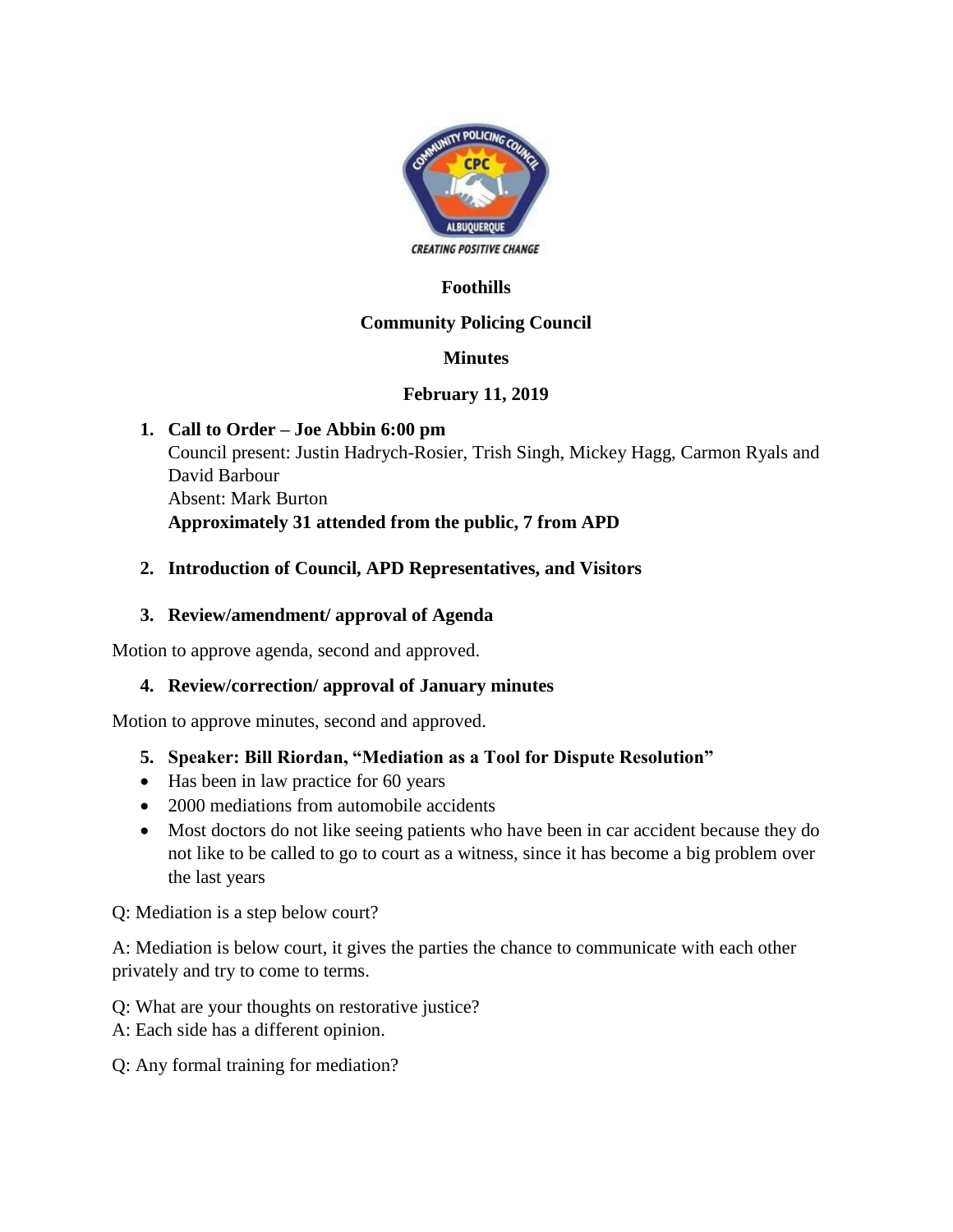A: No, I do not have any formal training for mediation. My experience as a lawyer and a judge is my primary qualification for mediating.

Q: What about labor disputes?

A: That is done with the federal agency.

Q: Any website people can go on to know more about mediation?

A: Yes, there are a tone of site people can go on, you just have to look up "mediation in Albuquerque". The only problem is that, it is not always up to date.

NM Mediation Association:<https://newmexicomediationassociation.org/>

#### **6. APD Presentations**

# **a. Review of Foothills Property Crime Report from Lt Shawn Garrett**

- Robberies/Commercial: 6
- Robbery/Residential (Home Invasion): 1
- Robbery/Vehicle (Car Jacking): 2
- Stolen Vehicles:  $67 + 6$  'warm up' auto thefts (73 total)
- Residential Burglaries: 51 entering via doggie doors, garage doors, breaking doors and windows, leaving windows unlocked, sliding glass door, former tenant with keys. Vacant apartments and homes are also being targeted.
- Commercial Burglaries: 20
- Auto Burglaries: 81 (leaving vehicles unlocked, breaking windows, damaging locks)

Q: Is that an official policy to take pictures of your insurance, registration, and driver's license?

A: In Albuquerque, if you are stopped, we will accept a picture of insurance on your phone, however you do need to have your license and registration with you to show the officer. We just recommend you take it with you so it is not stolen.

Q: NE has been having people steal custom rims from cars, do we have that issue here in the foothills?

A: I have not seen many issues of that down here.

#### **b. Review of Foothills Violent Crime and Use of Force Reports**

A total of 10 use of force were reported

- 3 Show of Force
- 6 Use of Force
- 1 Serious Use of Force
- **c. APD Community Outreach Reports/ other news**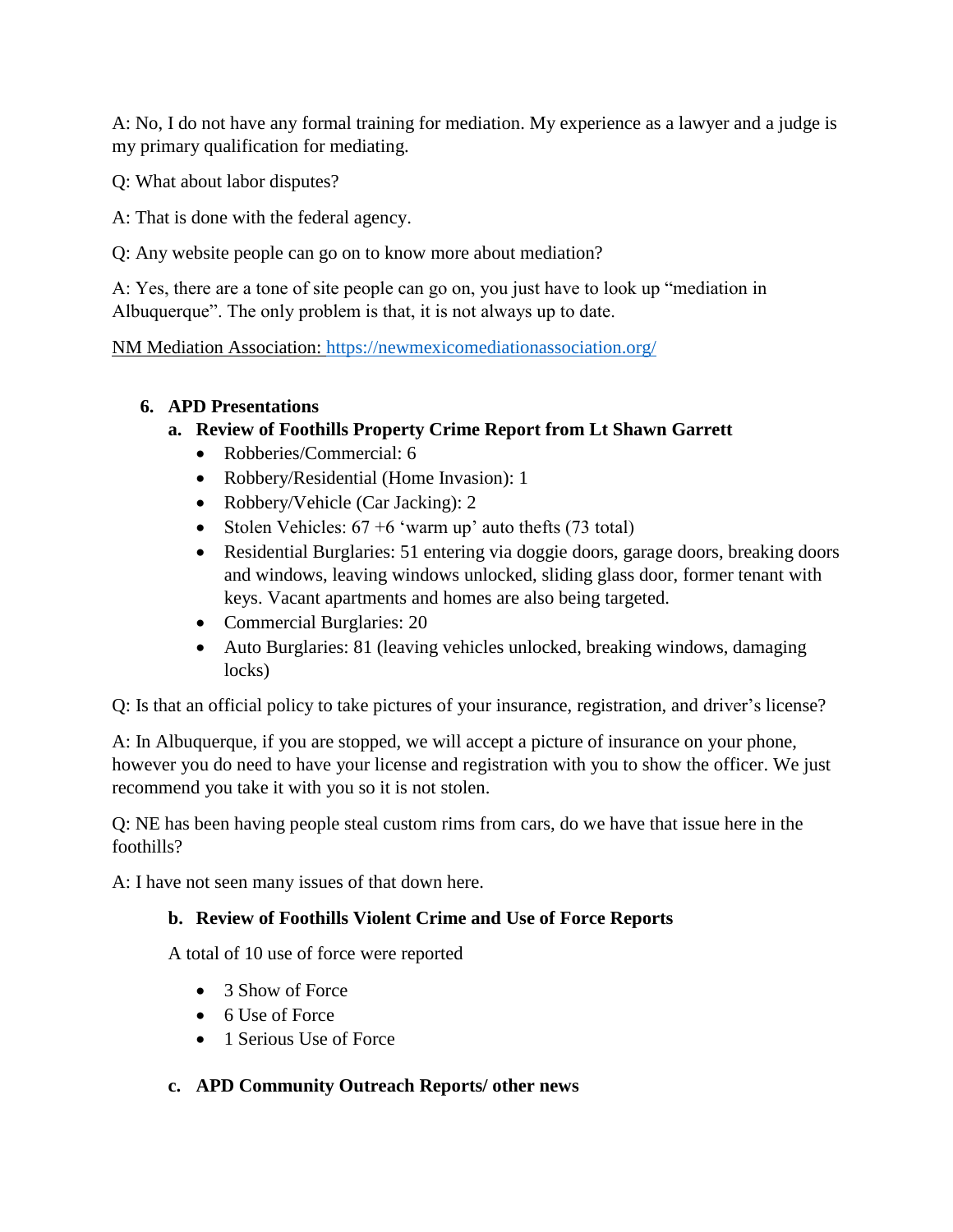Commander Lowe from Compliance Division: Per CASA we have to provide reports to CPCs, we have just assigned a commander to each of the CPCs to start attending and give brief reports related to CASA.

Q: Is the current CASA on the website?

A: It is, you can find it on; [https://www.cabq.gov/police/documents/first-amended-restates-cour](https://www.cabq.gov/police/documents/first-amended-restates-cour-approved-settlement-agreement.pdf)[approved-settlement-agreement.pdf](https://www.cabq.gov/police/documents/first-amended-restates-cour-approved-settlement-agreement.pdf)

There are 344 paragraphs within the settlement agreement. We are currently on IMR-8, we are 99.6% in primary (policy) compliance, 75.4% secondary (training) compliance, and 59.2% operational compliance. We are having our entire Use of Force revised, we will be starting to train at the academy. The Independent Monitor is Dr. Ginger, and he has 17 members that work with him and they each specialize in something related to the paragraphs. We have Dr. Rickman who is mostly involved in the community outreach. We have changed almost everything we do, our entire bureau is new, and Deputy Chief Eric Garcia oversee everything in the Compliance Bureau. The DOJ came in because of the Use of Force cases.

This is the highest we have been in compliance, we are working hard to improve from how we were in the past.

# **7. Pulse of the Neighborhoods – Brief reports from CPC member and citizens**

Comment: Starting to see many of the homeless around Juan Tabo (Hobby lobby and Twisters). I know there is not much we can do, but there are homeless with needles and stealing items from the stores. I think we need more police patrol around that area.

Comment: More panhandlers on Juan Tabo

DC Eric Garcia: DC Medina is projecting we will have 950 officers by June

Q: How many officers are there?

A: Just in the Foothills area command, we have 83 officers.

Q: Average response time on crimes?

A: I would have to reach out to our specialist to get the correct information on that.

James Lewis: Mayor's office has gotten volunteers to access and evaluate our homeless situation.

#### **8. Status of Recommendations from FH Community Policing Council Members and Citizens – Chris Sylvan**

19-03: ABQ Blues – it was accepted by Chief Geier and they will be distributed to the Commanders.

Other two recommendations are still needing to be reviewed by an SME.